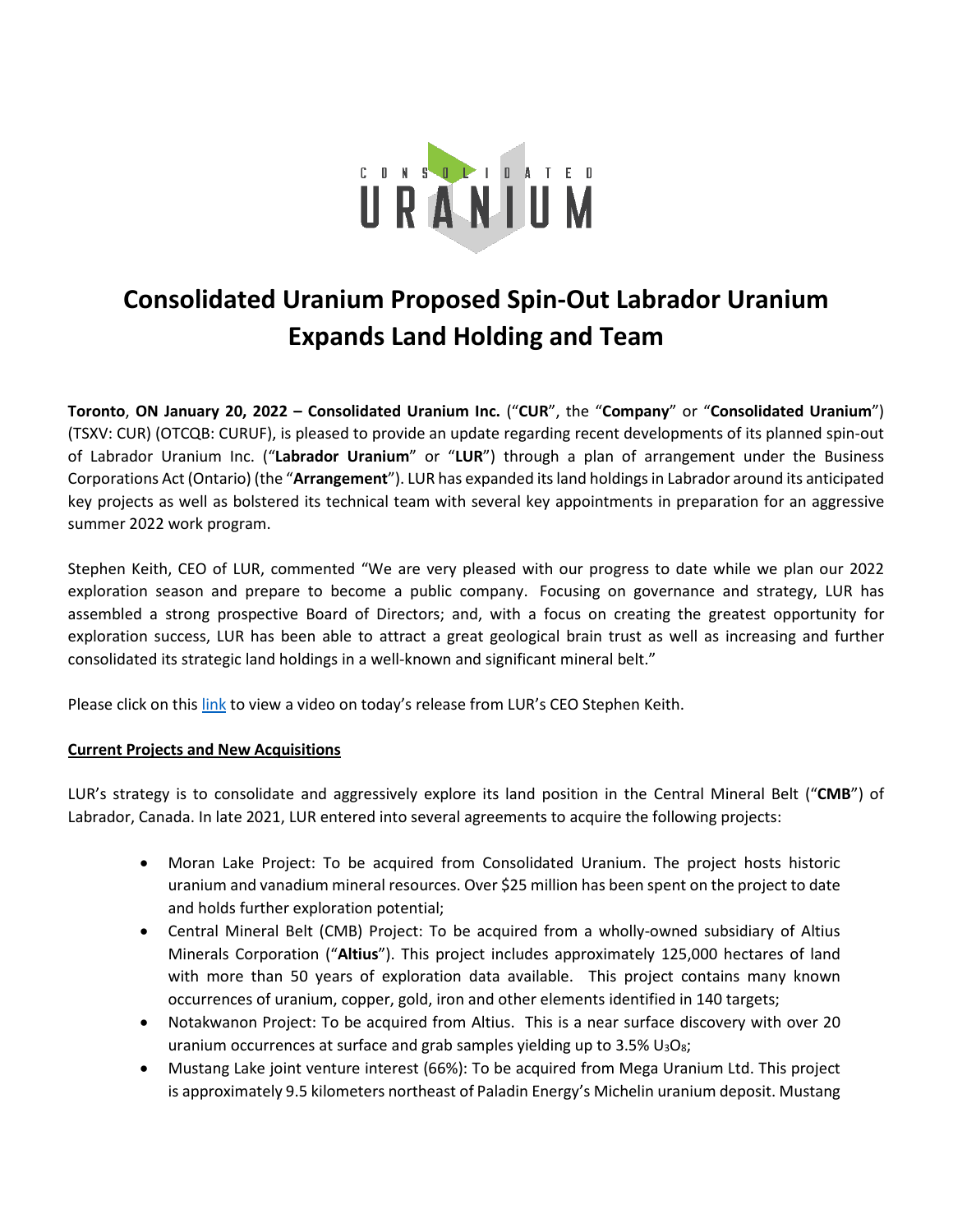Lake has seen historic drilling, has multiple uranium occurrences, and is also prospective for IOCG style mineralization.

LUR has recently added the following 683 claims(17,075 hectares) by staking and, when taken together with the above projects, LUR expects to hold a dominant land position in the CMB and surrounding area at Notakwanon:

- 256 claims (6,400 hectares) located to the west of the Michelin uranium deposit with extension potential;
- 120 claims (3,000 hectares) located around the Notakwanon Project, consolidating more land around this prospect;
- 307 claims (7,675 hectares) in four map-staked licenses located to the north of the existing CMB claims covering prospective areas.



### **Figure 1: LUR District Scale Claims across Labrador**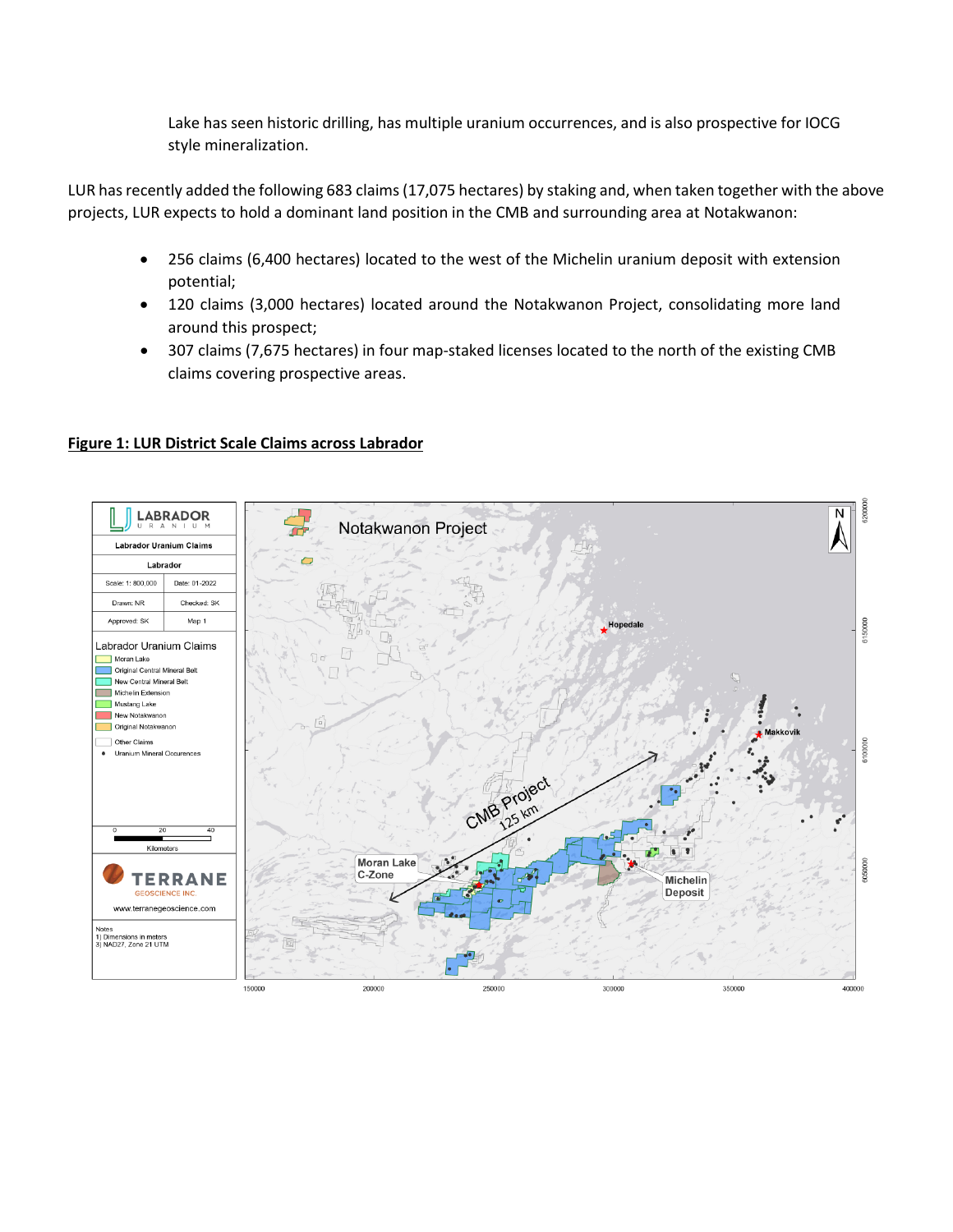#### **Building A Strong Team**

In addition to growing its land position, LUR has strengthened its geological team. The new additions, detailed below, will bring particular expertise to analyzing and assessing the vast amount of data available to LUR on its projects in order to generate targets for this coming field season.

**Dr. Paul Pearson – Chief Geologist**. A structural and economic geologist with 35 years of international exploration experience, and PhD in Structural Geology from the University of Queensland.

**Matt Melnyk – Consulting Geologist, Qualified Person (QP**). A professional geologist (CPG) with over 20 years of experience and a M.Sc. in Geology from the University of Southern Mississippi and a B.A in Geology from SUNY Buffalo.

**Mike McNeill – Director, Operations and Community Relations**. A natural resources professional with over a decade of experience planning and managing large-scale exploration programs and teams.

**Nancy Normore, M.SC Geology – Director Exploration.** Over 18 years exploring for uranium, copper and nickel on several projects (from start-up to discovery) in Saskatchewan, Nunavut, Quebec, Manitoba and Labrador.

**Drew Heasman, P. Geo. – Director GeoData.** Several years experience as an exploration geologist in uranium and gold, and currently pursuing a graduate degree in Computer Science at the University of Saskatchewan.

The Board of Directors is expected to be made up of experienced mining industry professionals with a track record of success in the uranium sector including:

**Phil Williams – Executive Chairman.** Phil brings more than 20 years of mining and finance industry experience and is currently the CEO & Chairman of Consolidated Uranium.

**Richard Patricio – Independent Director.** Richard is the President and CEO of Mega Uranium Ltd.

**Justin Reid – Independent Director.** Currently, Justin is CEO of Troilus Gold Corp.

#### **Public Listing**

The special meeting of shareholders of Consolidated Uranium to approve the spin-out of LUR is scheduled to take place on February 3, 2022. LUR has applied to list its common shares on the CSE following completion of the Arrangement. Listing is subject to the approval of the CSE in accordance with its original listing requirements. Completion of the Arrangement and listing of the LUR Common Shares on the CSE is expected to be completed by the end of February 2022.

To sign up for Labrador Uranium news and updates please visit [www.labradoruranium.com](http://www.labradoruranium.com/)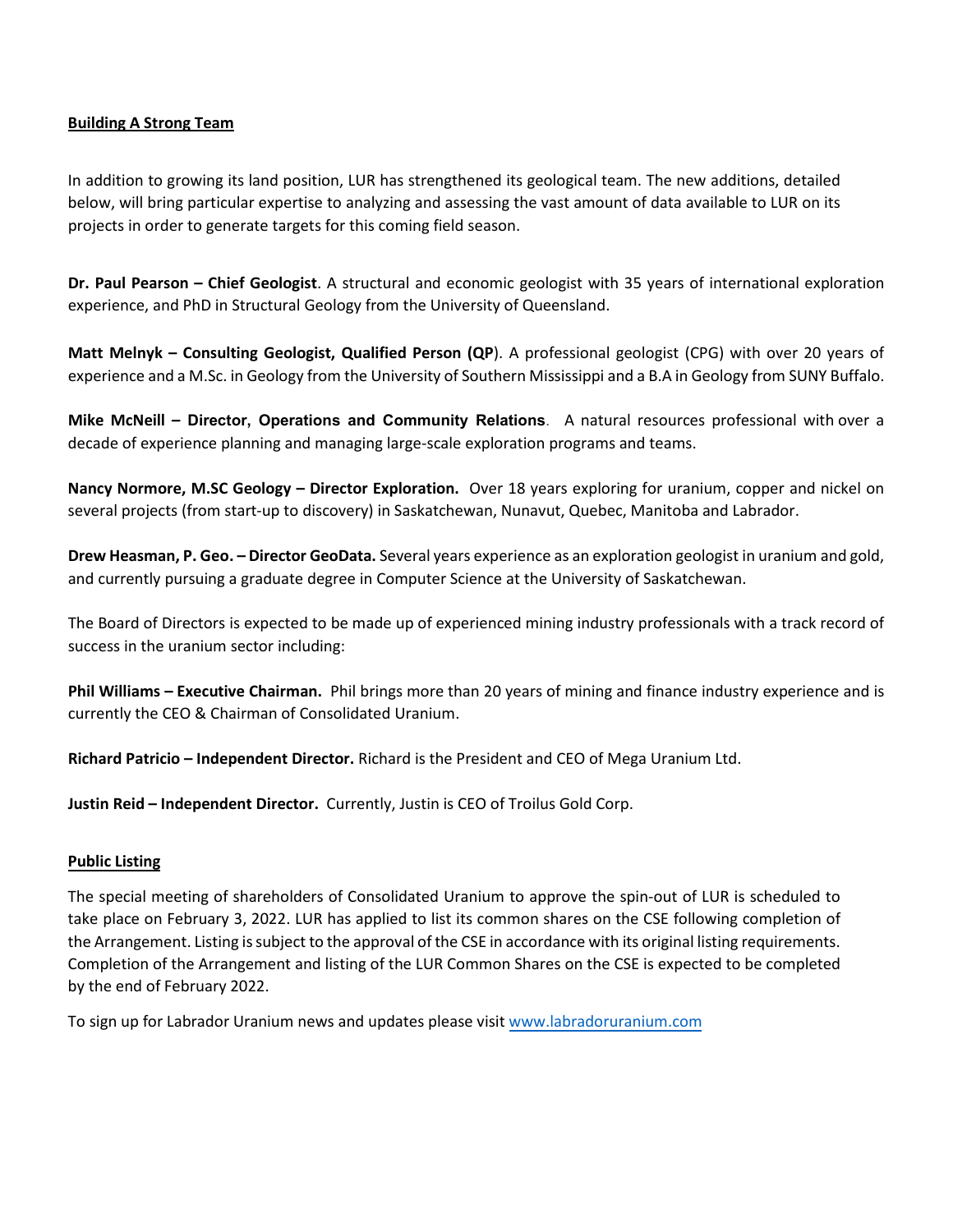#### **Technical Disclosure and Qualified Person**

The scientific and technical information contained in this news release was reviewed and approved by Matthew Melnyk, M.Sc., CPG, who is a "Qualified Person" (as defined in National Instrument 43-101 - *Standards of Disclosure for Mineral Projects*).

### **About Consolidated Uranium Inc.**

Consolidated Uranium Inc. (TSXV: CUR) (OTCQB: CURUF) was created in early 2020 to capitalize on an anticipated uranium market resurgence using the proven model of diversified project consolidation. To date, the Company has acquired or has the right to acquire uranium projects in Australia, Canada, Argentina and the United States each with significant past expenditures and attractive characteristics for development. Most recently, the Company completed a transformational strategic acquisition and alliance with Energy Fuels Inc (NYSE American: UUUU) (TSX: EFR), a leading U.S.-based uranium mining company, and acquired a portfolio of permitted, past-producing conventional uranium and vanadium mines in Utah and Colorado. These mines are currently on stand-by, ready for rapid restart as market conditions permit, positioning CUR as a near-term uranium producer.

### **For More Information, Please Contact**

**Philip Williams Chairman and CEO**  [pwilliams@consolidateduranium.com](mailto:pwilliams@consolidateduranium.com)

**Mars Investor Relations** +1 647 557 6640 [cur@marsinvestorrelations.com](mailto:cur@marsinvestorrelations.com)

# Twitter: @ConsolidatedUr www.consolidateduranium.com

Neither the TSXV nor its Regulations Services Provider (as that term is defined in policies of the TSX Venture Exchange) accepts responsibility for the adequacy or accuracy of this release.

#### **Cautionary Statement Regarding "Forward-Looking" Information**

*This news release contains "forward-looking information" within the meaning of applicable Canadian securities legislation. "Forward-looking information" includes, but is not limited to, statements with respect to LUR's anticipated summer work program; the completion of the Arrangement and the acquisitions from Altius and Mega Uranium; anticipated timing for completion of the Arrangement and listing of the LUR common shares; and other activities, events or developments that the Company expects or anticipates will or may occur in the future. Generally, but not always, forward-looking information and statements can be identified by the use of words such as "plans", "expects", "is expected", "budget", "scheduled", "estimates", "forecasts", "intends", "anticipates", or "believes" or the negative connotation thereof or variations of such words and phrases or state that certain actions, events or results "may", "could", "would", "might" or "will be taken", "occur" or "be achieved" or the negative connotation thereof. Such forward-looking information and statements are based on numerous assumptions, including the ability of the parties to receive, in a timely manner and on satisfactory terms, necessary regulatory approvals; the ability of the parties to satisfy, in a timely manner, the other conditions to the completion of the Arrangement, the acquisitions from Altius and*